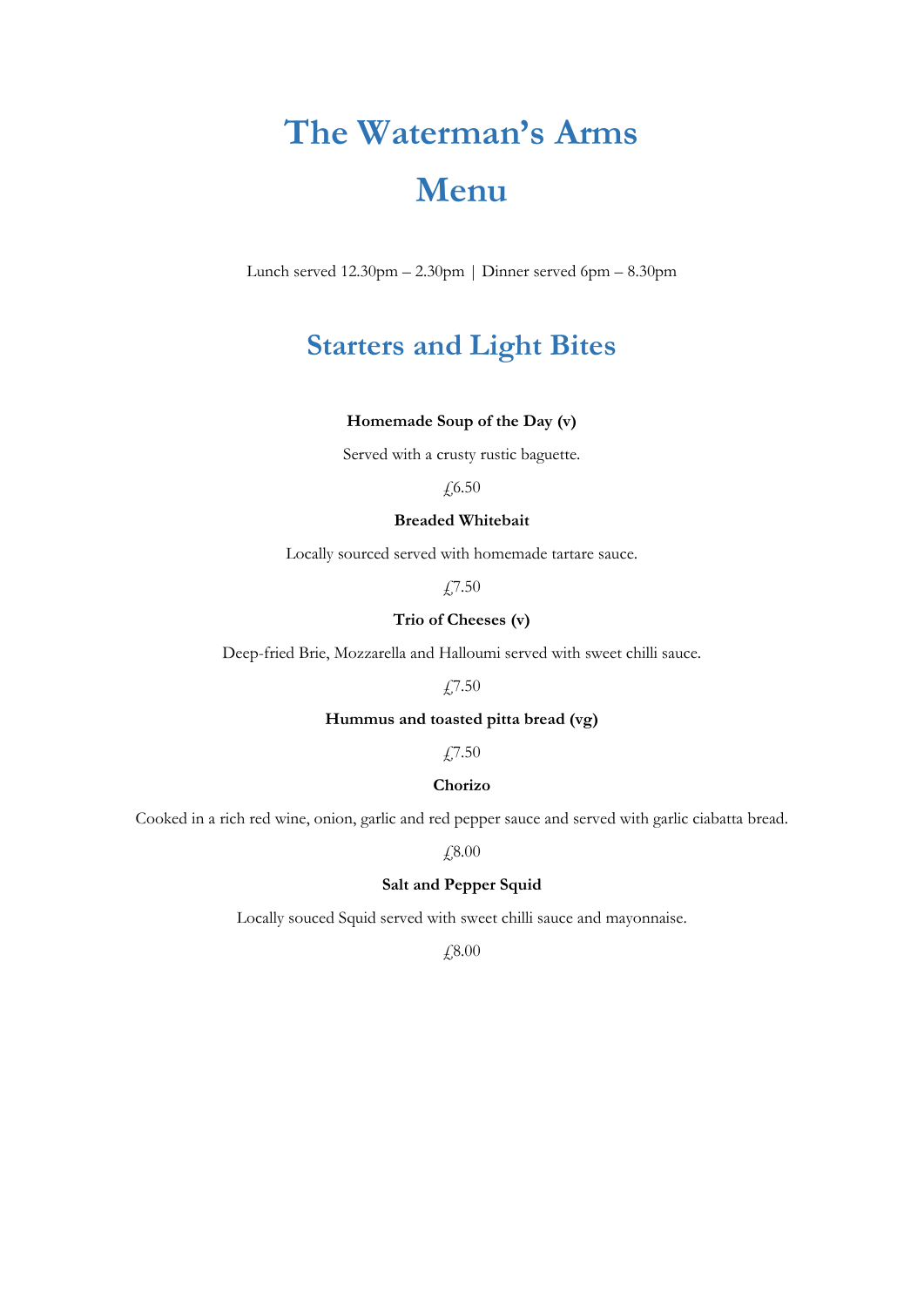# **Main Courses**

#### **Traditional Italian Homemade Lasagne**

Served with either garlic ciabatta bread, homemade thick-cut chips or French fries and a dressed salad.

(Contains beef and pork)

£14.50

#### **Homemade Italian Vegetable Lasagne (v)**

Served with either garlic ciabatta bread, homemade thick-cut chips or French fries and a dressed salad.

£13.00

### **Ham, Egg and Chips**

Three slices of our locally sourced home-baked gammon ham, served with free-range eggs, homemade thick-cut chips and garden peas.

£14.50

#### **Sausage and Mash**

A trio of fresh butcher's sausages served on a bed of creamy mash potato, rich red wine and onion gravy and topped with homemade parsnip crisps.

(Vegetarian sausages also available) **(v)**

£13.00

#### **Baked Sweet Potato**

With Oven Baked Goats Cheese **(v)** or Fresh Hummus **(vg)**

Served with red onion marmalade and topped with dressed wild rocket leaves.

£13.00

#### **Chicken and Chorizo Pasta**

Chicken breast slices, fresh Chorizo sausage, cooked in a rich red wine and tomato ragu and topped with fresh parmesan shavings.

£14.50

#### **Beer Battered Cod and Chips**

Fresh fillet of Brixham cod in a beer batter, served with homemade thick-cut chips, garden peas and tartare sauce.

£16.50

#### **Please see our board for today's specials**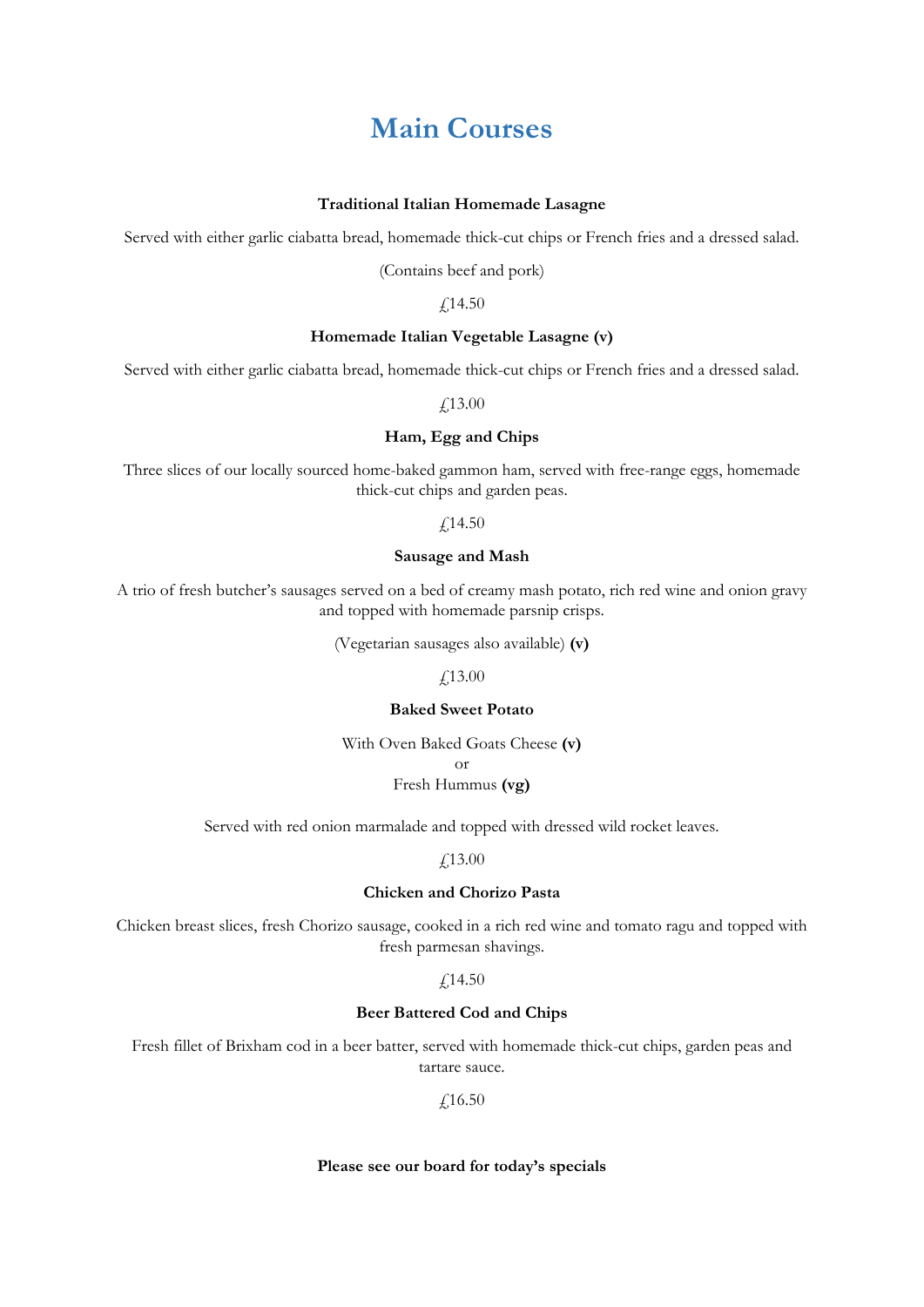# **Burgers**

All our burgers are served in a freshly toasted bap, with lettuce, tomatoes and red onions, our House coleslaw and crispy French fries.

> Add Monteray Jack cheese  $f$ 1.00 Add Smoked Streaky Bacon £1.00

| Homemade 100% Beef Burger          | $\angle$ 14.50 |
|------------------------------------|----------------|
| Cajun Spiced Chicken Breast Burger | $\angle 14.50$ |
| Halloumi Burger (v)                | $\angle 14.50$ |
| Spicy Bean Burger (v)              | <i>√</i> 13.50 |

# **Kid's Menu**

£,7.50

#### **Fish and Chips**

Crispy battered Goujons served with French fries and garden peas or baked beans.

#### **Sausages**

Served with either mash or French fries and garden peas or baked beans.

### **Chicken Goujons**

(100% Chicken Breast)

Crispy battered Goujons served with either mash or French fries and garden peas or baked beans.

# **Pasta (v)**

Penne pasta in a tomato and basil sauce and topped with grated mozzarella cheese.

# **Sides**

**Home Cooked Thick Cut Chips**  $\text{\textsterling}4.00$  (add cheese for  $\text{\textsterling}1.00$ )

**French Fries**  $f(4.00)$  (add cheese for  $f(1.00)$ )

**Garlic Ciabatta**  $f_1(4.00)$  (add cheese for  $f_1(1.00)$ 

**Battered Onion Rings**  $f4.00$ 

**Dressed Side Salad**  $f$ <sub>4.00</sub>

**Rustic Baguette and Butter**  $\hat{f}$ 2.50